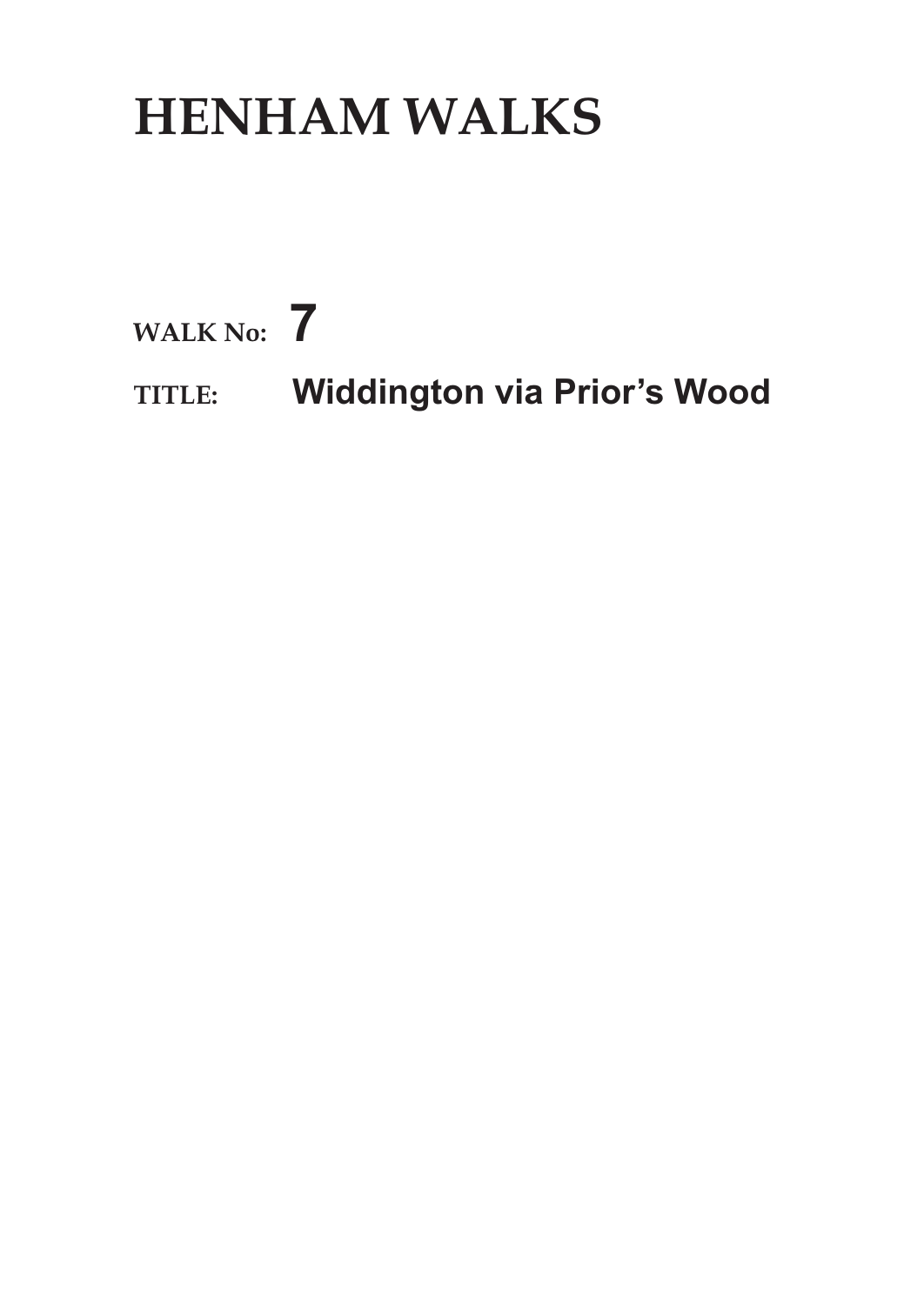## **Walk 7. Widdington via Prior's Wood**

|       | Suitability: All. May have to climb over a metal gate. |
|-------|--------------------------------------------------------|
| Time: | 2 hours                                                |
|       | Condition: Paths through woods are wide but can be     |
|       | slippery and very muddy.                               |

From the War Memorial walk east on the Debden Road. Take the first footpath on the left just past the village shop. Walk down the left-hand edge of the field and cross the two-plank footbridge with handrail. Turn left and walk on to a junction of paths. Note a metal bridge on your left. Walk straight ahead.

The walk takes you right of the fishing lake. Immediately past the stone-built 'loo' the path veers left beside a 'Private' notice. Follow the path through the field keeping the hedge on your right. Pass through a gap in the hedge and under the pylons until you reach a metal gate. You may have to climb over the gate. Cross the field to a stile with a two-plank footbridge over a stream (the Cam). Turn right, then after 30 yards turn left by the waymarker. Cross the field to the primeval Prior'sWood where wild orchids may be seen in season.

The path through the wood is wide but it may be dark when the trees are in full foliage. At the far side of the wood bear left. Climb over a stile on the right. Enter a field, keeping left. At the top of the field pass through a wire kissing gate on your left. Turn right and follow the footpath up to a tarmacadam road. Follow the path round until reachingWiddington House on your left.

Turn left on a public bridleway and after ten yards turn left again (waymarked). The path takes you past the Old Stables House on your left and across to the edge of High Wood. Walk along through the wood and then take the left of two waymarked paths. This can be very muddy!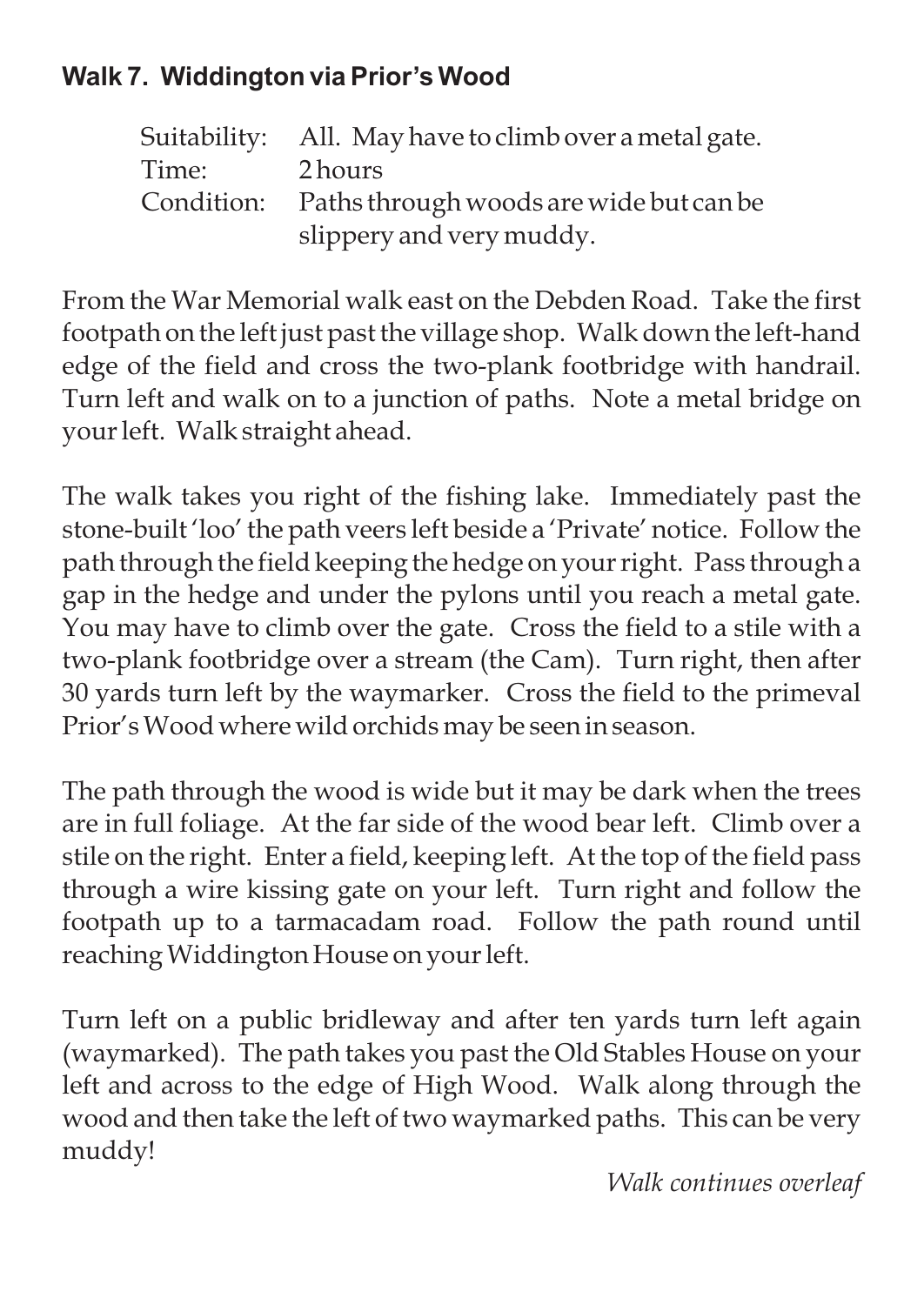